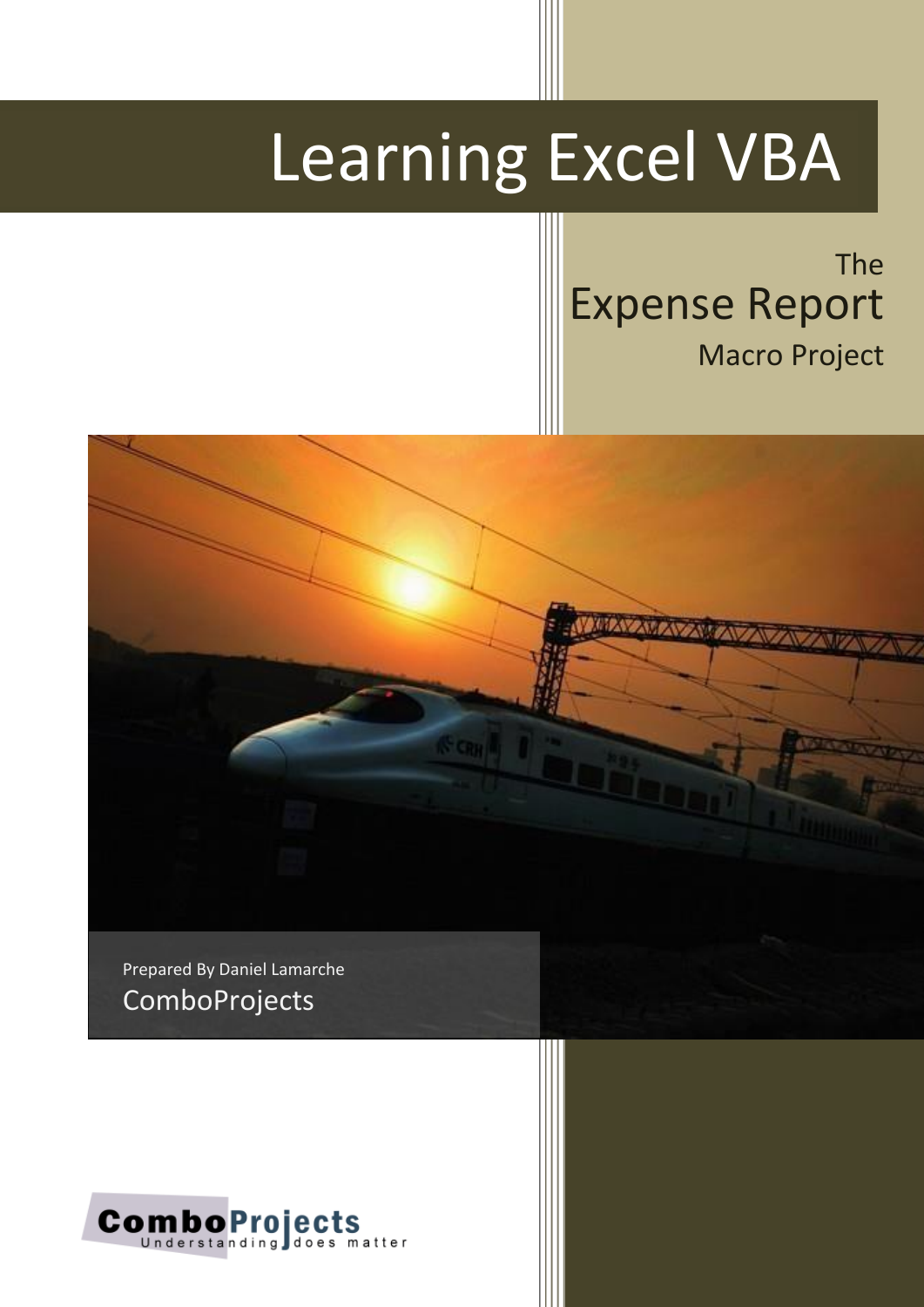# **The 'Expense Report' macro project**

*By Daniel Lamarche (Last update July 2019).*

In this project we will create a macro that prepares a short expense report. We will see the limitations of the Macro Recorder, what it can do and what it cannot do. We will mostly focus on optimizing the code generated by the macro recorder.

On the right you see an important stage of this macro: the steps that can be recorded. The features that cannot be implemented using the Macro Recorder will be added manually.

Once completed, the user needs only to enter the figures for the Travel and Meals expenses as shown here.

Following are the formatting features used in this project:

- Company name uses Merge and Centre.
- Automatically adds the author of the report and renames the worksheet using that name.
- Cells B4:B6 are formatted using the Accounting Number Format.
- A Bottom Border is applied to cells A5:B5.

# **Rehearse the macro**

Depending on the complexity of your macro, it is strongly recommended that you rehearse all the steps before you record them using the **Macro Recorder**. This way you'll avoid any hesitations on the day of you 'live performance'.

In a new worksheet follow the steps below:

- Click cell A1 and type the name of your company. Then hit Ctrl+Enter (to stay in A1).
- **Merge and Centre** cells A1:D1.
- Increase the font size of the merged cells to 16 pts.
- In B2 type 'Prepared by <then type your name>.
- In A4, A5 and A6 type 'Travel', 'Meals', then 'Total'.
- In B6 click **AutoSum** and select B4:B5. The formula is =SUM(B4:B5).
- Format B4:B6 using the **Accounting Number Format**.
- Format cells A5:B5 using the **Bottom Border**.
- Click in cell B4. This is where the user starts entering the amounts.

Now that we are familiar with each steps it's time to record them with the Macro recorder.

Let's ensure that you have the Macro Recorder handy. Right-click the Excel's Status Bar (at the very bottom the screen), ensure that **Macro Recording** is checked otherwise click the option as shown below.

| <b>End Mode</b>                  |
|----------------------------------|
| Macro Recording<br>Not Recording |
| <b>Selection Mode</b>            |

|               | в | c |                             |  |
|---------------|---|---|-----------------------------|--|
| ComboProjects |   |   |                             |  |
|               |   |   |                             |  |
|               |   |   |                             |  |
| <b>Travel</b> |   |   |                             |  |
| <b>Meals</b>  |   |   |                             |  |
| <b>Total</b>  |   |   |                             |  |
|               |   |   |                             |  |
|               |   |   | Prepared by Daniel Lamarche |  |

|                |               | R                           | c |  |  |  |
|----------------|---------------|-----------------------------|---|--|--|--|
| 1              | ComboProjects |                             |   |  |  |  |
| $\overline{2}$ |               | Prepared by Daniel Lamarche |   |  |  |  |
| 3              |               |                             |   |  |  |  |
|                | Travel        | \$138.00                    |   |  |  |  |
| 5              | Meals         | \$278.00                    |   |  |  |  |
| 6              | Total         | 16.00                       |   |  |  |  |
|                |               |                             |   |  |  |  |

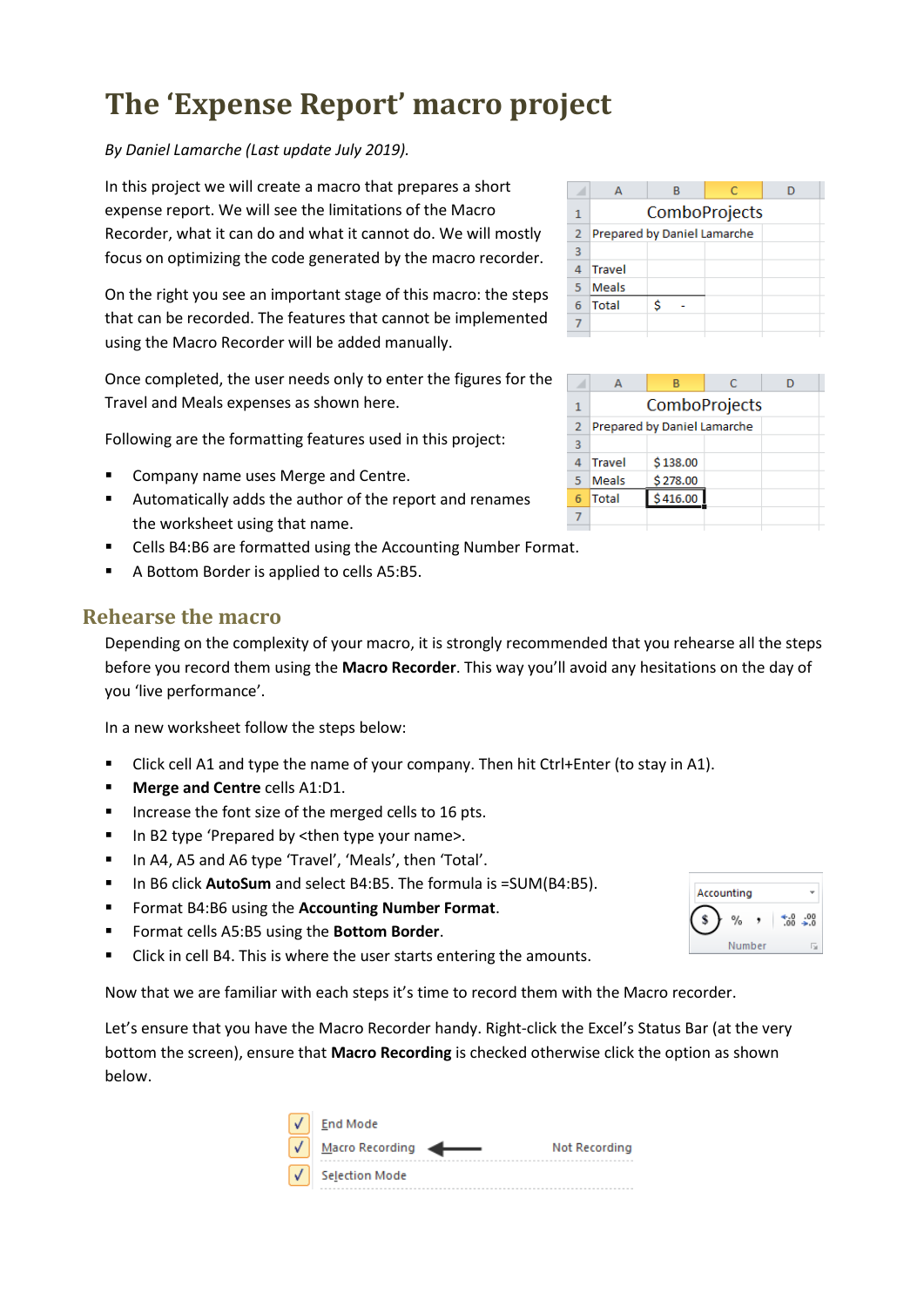The Macro Recording icon now appears in the Status Bar immediately next to Ready.

# **Record your report**

To start recording your expenses report, follow these steps:

- Click **Macro Recording**.
- In the **Macro name** box type 'MyReport'.
- In the **Shortcut key** box type an uppercase 'M'.
- In the **Store macro in** list leave it to 'This Workbook'.
- In the **Description** type an optional small comment.
- Click **OK**.

The **Macro Recording** turns into a blue square. Click this button when you are done recording all the steps for your macro.

Carefully execute all the steps we rehearsed earlier. Once you're completely done click the **Stop Recording** button.

# **The Record Macro dialog box**

There are a couple of things you should know about the Record Macro dialog box.

**The name of the macro cannot contain any punctuation** characters and that includes spaces. You may use the underscore. For example you could have used 'My Report'.

Also a macro name cannot start with a number.

- **If you assign a keyboard shortcut to your macro you** should be aware that this shortcut will override any shortcut in Excel. So Ctrl+C would not be a good choice! Use that feature sparingly.
- A macro stored in 'This Workbook' will only be accessible in the current workbook. If you want your macro to be universally accessible store it in the 'Personal Macro Workbook'.

# **Viewing the macro**

To view your macro hit Alt+F11. This will show the Visual Basic Editor (VBE).

On the left side of the VBE we need to open the **Projects** Pane so hit Ctrl+R to view that panel. We will also need to see the **Properties** pane. Hit the F4 key to view that panel.

You will probably need to resize the **Properties** pane a bit so you can see more of the **Project** pane. As shown on the right, reduce the height of the **Properties** panel about half the height of your screen.

In the **Project** panel expand the **Modules** folder so that you can

see your module(s). Double-click the module **Module1** to open it in the **Code** Window.

| 器 VBAProject (Book2)     |   |  |
|--------------------------|---|--|
| Microsoft Excel Objects  |   |  |
| Sheet1 (Sheet1)          |   |  |
| 图1 Sheet2 (Sheet2)       | Ξ |  |
| <b>图 Sheet3 (Sheet3)</b> |   |  |
| ThisWorkbook             |   |  |
| Modules                  |   |  |
| Module 1                 |   |  |
|                          |   |  |
| Properties - Module1     |   |  |
| Module1 Module           |   |  |
| Alphabetic   Categorized |   |  |
| (Name) Module 1          |   |  |
|                          |   |  |

| 2<br>$\overline{\mathbf{x}}$<br><b>Record Macro</b> |
|-----------------------------------------------------|
| Macro name:                                         |
| MyReport                                            |
| Shortcut key:                                       |
| Ctrl+Shift+ M                                       |
| Store macro in:                                     |
| This Workbook                                       |
| Description:                                        |
| My first macro.                                     |
| Cancel<br>OK                                        |

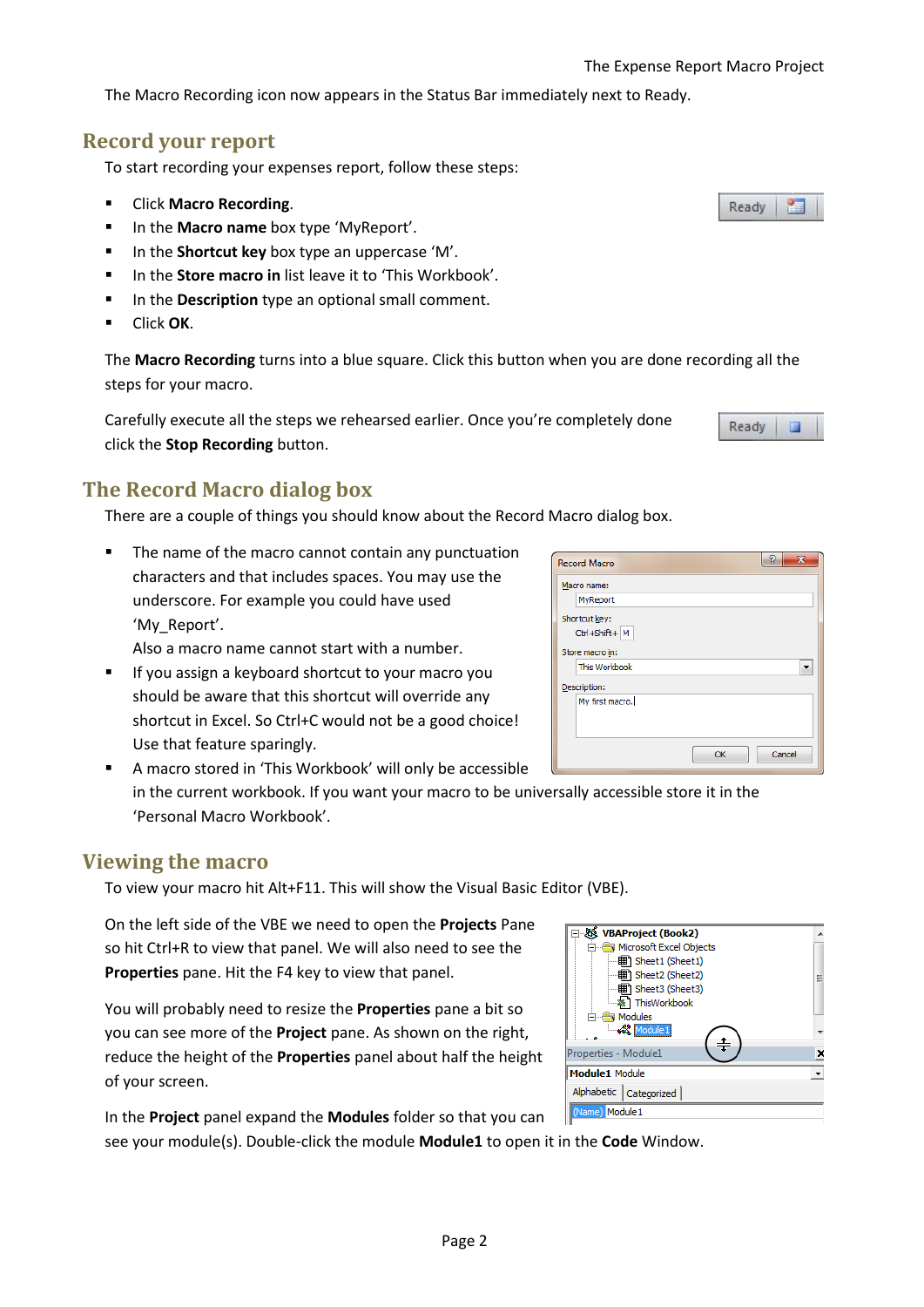## **Renaming your module**

For the same reason you rename worksheets in Excel, you should rename all your modules with a descriptive name. To rename a module you 'unfortunately' need to use the **Properties** panel.

In the **Name** properties replace Module1 with the 'modMyReport' and hit Enter. As with macro names you cannot use any punctuation. Also, the first character cannot be a number.

Your VBE screen should look like the screenshot below.



If you scroll down in the Code Window you should see tons of lines of code. If you think that there is quite a lot of statements for such a small report then you're perfectly right. We'll need to heavily amend the code.

Not only the Macro Recorder 'records' all your steps but it add many useless lines that you do not need. Also the *mechanics* of the recorded macro is not optimized at all.

Optimizing a recorded macro is done in three phases described below:

- Remove all default properties.
- Remove all **Select – Selection** pairs. They may also have the form **ActiveCell – Selection**.
- If you have any **With – End With** pairs they probably need adjustments.

#### Understanding properties

In general a property has the form **Objet.Property = Value** where Object is an Excel component and Property is a formatting feature or an attribute for that component. Below are two simple examples:

Range("A1").Font.Size=16  $ActiveCell.FormalCl = " = R[-2]C * 10"$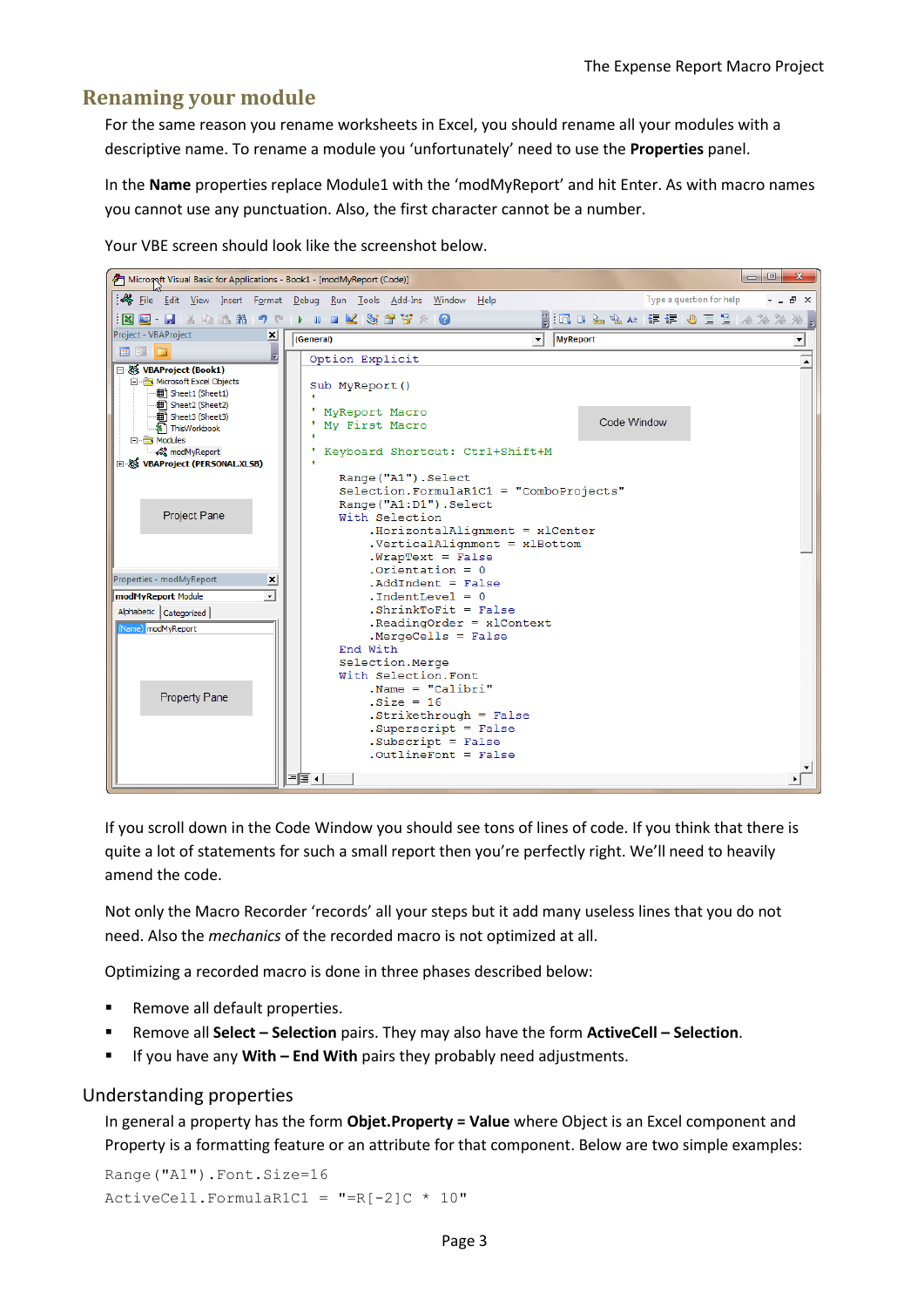In the first example Range("A1") is the object and .Font.Size are properties. In the second example ActiveCell is the object and FormulaR1C1 is the property. One way to quickly recognize a property is that the property will often be made equal to a value. One last example:

Sheets(3).Name="March"

Here Sheets(3) is the object (the third worksheets in the workbook) and Name is the property and it is made equal to the text 'March'.

# **Phase I — Removing Default Properties**

Default properties are, for example, formatting features that are in your code but you haven't use while recording your macro. They represent a default value because a cell or selection is formatted that way in Excel by default. For example look at a sample code taken from the beginning of the macro:

```
With Selection
.HorizontalAlignment = xlCenter
.VerticalAlignment = xlBottom
.WrapText = False
.Orientation = 0
.AddIndent = False
.IndentLevel = 0
.ShrinkToFit = False
.ReadingOrder = xlContext
.MergeCells = False
End With
```
By default a cell's Horizontal Alignment is **General**. Here the property HorizontalAlignment equal **xlCenter**. Since Centre is not a default setting for a cell you need to keep that line of code. Actually this Centre value is there because we used Merge and *Center* in our report.

You can verify this by using the Format Cells command on a cell that has never been used. In the Alignment tab you will see that Horizontal format is set to General.

| Alignment      |         |  |  |  |
|----------------|---------|--|--|--|
| Text alignment |         |  |  |  |
| Horizontal:    |         |  |  |  |
| General        | Indent: |  |  |  |
| Vertical:      | Ω       |  |  |  |
| <b>Bottom</b>  |         |  |  |  |

All other properties in the sample code above were never used while recording the macro so they can go. A quick way to remove a line in the

code window is to move the insertion point anywhere in a line and press Ctrl+Y. Remove all the lines except the for .HorizontalAlignment property.

Let's look at another group of lines:

```
With Selection.Font
.Name = "Calibri"
.Size = 16.Strikethrough = False
.Superscript = False
.Subscript = False
.OutlineFont = False
.Shadow = False
.Underline = xlUnderlineStyleNone
.ThemeColor = xlThemeColorLight1
.TintAndShade = 0
.ThemeFont = xlThemeFontMinor
```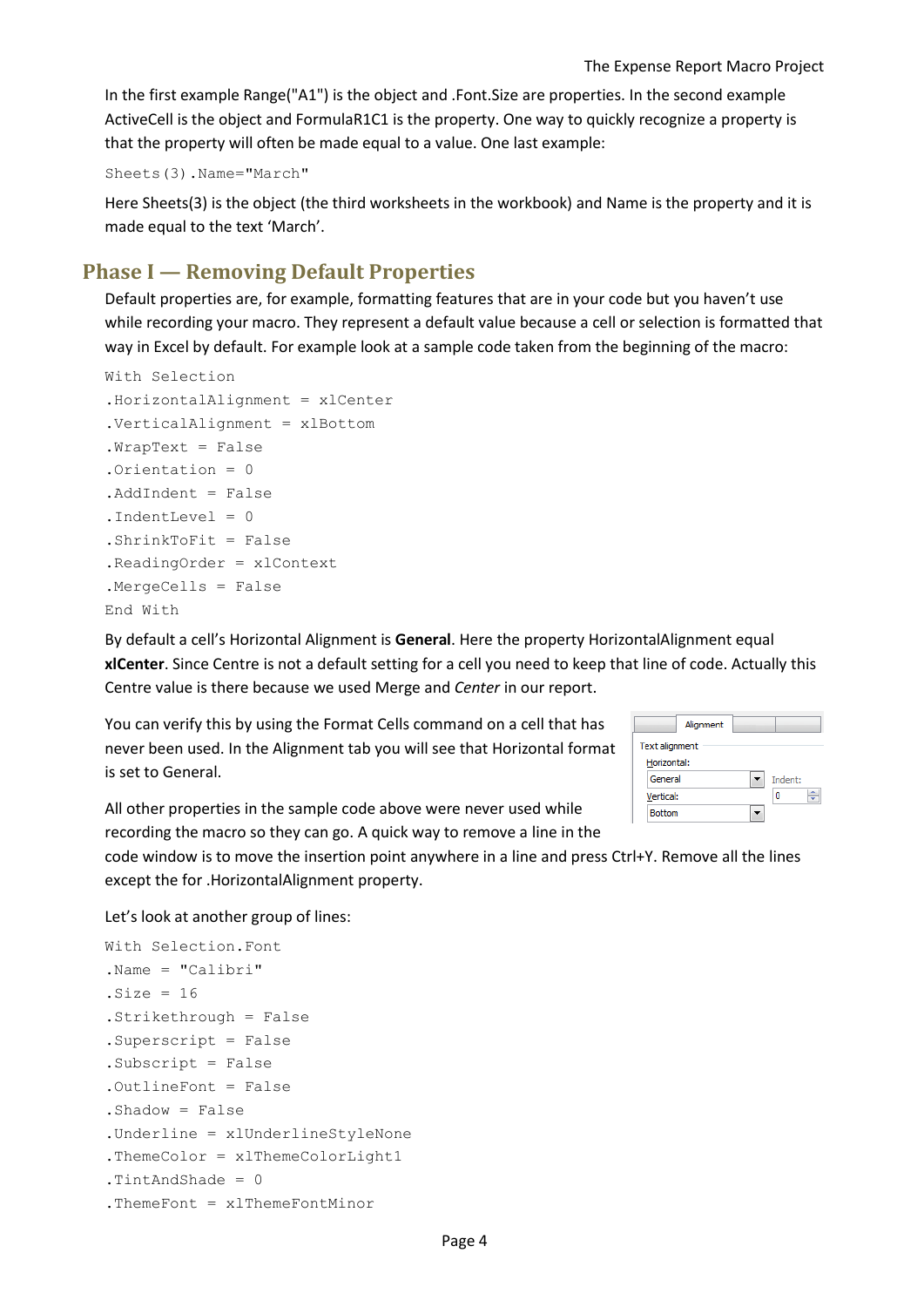#### End With

Looking at these properties you notice that the only property that you used while recording the macro what the font size for the company name. All other properties either use the default Excel format (like the font name) or they are set to False, zero or some form of the expression *not used*.

Remove all lines except for the second line specifying the Font Size to 16.

Further down there is a section with 8 lines starting with Selection.Borders. As you can clearly see 7 of them are set to xlNone, meaning that they are not used.

#### About borders

In our macro, we formatted 2 cells using Bottom Borders. Since there are 8 different borders setting available in Excel but we used only the bottom border the macro recorder show all eight but only add some useful code to the xlEdgeBottom property.

If you're curious about the 8 types of borders available look at the image on the right. See if you can identify each of them. If you need a hint examine your code for the various parameters of the eight Border properties.



Delete all seven **Borders** properties that are set to xlNone.

# **Phase 2 — Remove all 'Selection – Select' pairs**

About half of the code is now gone. This makes the code easier to read and run faster. Let's further optimize the code. Look that the beginning of the macro where you type the company name. It is made of two statements.

```
Range("A1").Select
Selection.FormulaR1C1 = "ComboProjects"
```
The first statement specifies that the macro must move to cell A1 then type the company name. You may think that this is fine but it is not!

In real life a user needs to go to a cell before he/she types an entry. However, in VBA you do not need to go to a cell in order to add a value in it. Think about it, the second statement uses the object Selection. If you were asked what cell is currently selected you will immediately reply "Of course it's A1".

So instead of going to cell A1 then type some text we're going to instruct VBA to type the entry *in cell* A1, without moving the active cell.

Start deleting before the .Select until the line below moves up and continue until you get to the equal character then type .Value (note the full stop in front of Value?). The final result is:

Range("A1").Value = "ComboProjects"

This way VBA says to Excel to type an entry is that cell instead of 1) move to the cell and 2) type in it. This takes much less time to execute. Modify the two lines where you typed 'Prepared by …' to read

Range("A2").Value = "Prepared by *type your name*"

#### What's the rule?

When a line ending with .Select and is followed by **ActiveCell** or **Selection** then, clearly these two properties refer to the location in front of the .Select. Delete the **Select** and its corresponding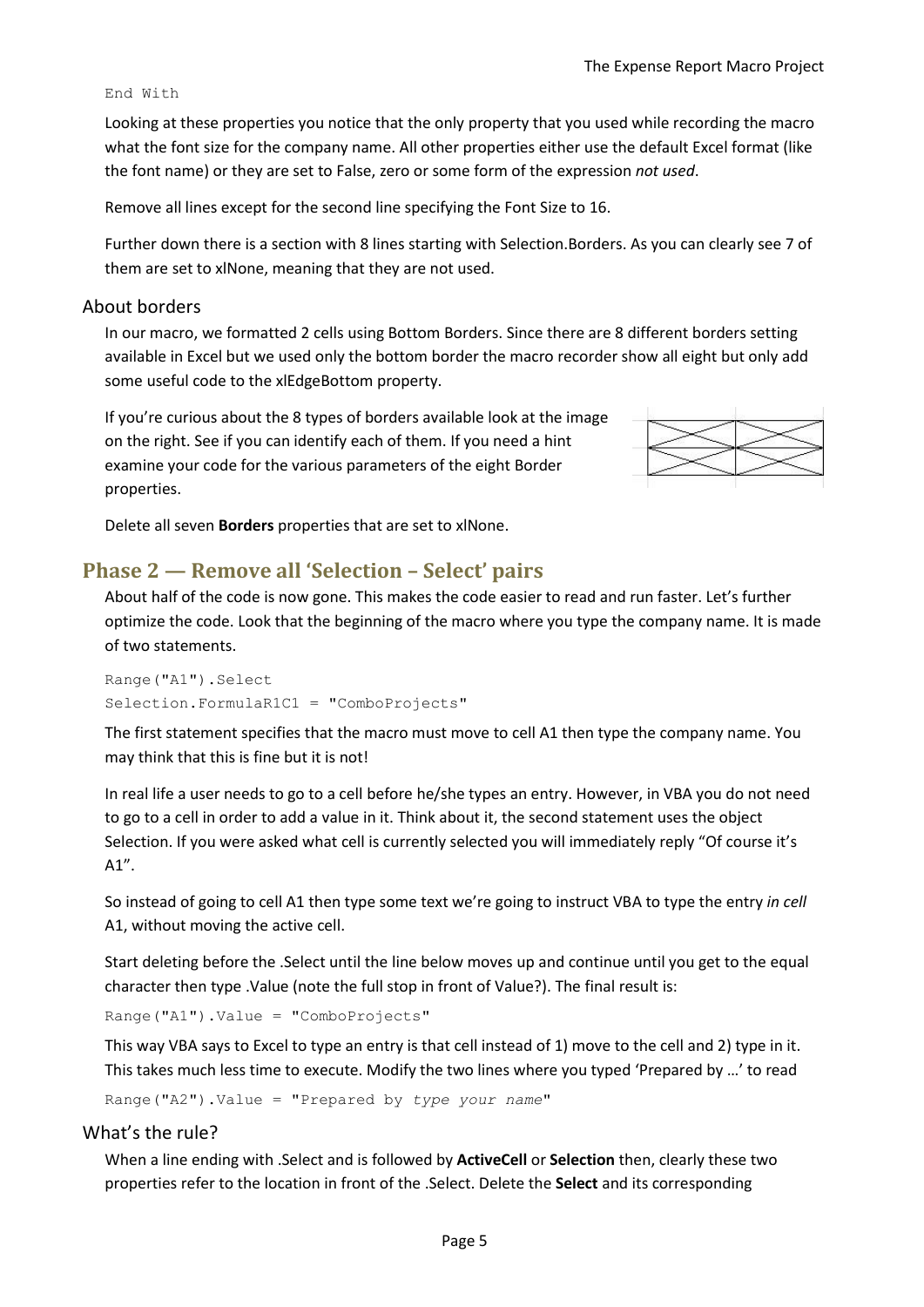**ActiveCell** or **Selection**. Below is the final result for the next 5 lines of code. Please modify them as shown:

```
Range("A4").Value = "Travel"
Range("A5").Value = "Meals" 
Range("A6").Value = "Total"
Range("B6").FormulaR1C1 = "=SUM(R[-2]C:R[-1]C)"
Range("B4:B6").Style = "Currency"
```
This technique allows you to work in any cell remotely. Now it takes a fraction of the time for the macro to enter all these values.

The macro recorder will use the property .FormulaR1C1 for all entries. You can safely replace it with .Value instead. On the other hand you see that the second last line is indeed a formula using R1C1 notation so leave it as shown. Finally the last statement uses the **Currency** style for the cells B4:B6 so keep the .Style property.

Below you see the **Cell Style** command off the **Home** tab with the **Currency** style highlighted at the bottom. This is where VBA takes its information regarding the Style property used in the code.

|                                          | Cell<br>Styles v    |                  |                  |               |               |              |
|------------------------------------------|---------------------|------------------|------------------|---------------|---------------|--------------|
| Good, Bad and Neutral                    |                     |                  |                  |               |               | $\mathbb{A}$ |
| Normal                                   | <b>Bad</b>          | Good             | Neutral          |               |               |              |
| Data and Model                           |                     |                  |                  |               |               |              |
| <b>Calculation</b>                       | <b>Check Cell</b>   | Explanatory      | Input            | Linked Cell   | Note          |              |
| Output                                   | <b>Warning Text</b> |                  |                  |               |               |              |
| <b>Titles and Headings</b>               |                     |                  |                  |               |               |              |
| <b>Heading 1</b>                         | <b>Heading 2</b>    | <b>Heading 3</b> | <b>Heading 4</b> | Title         | <b>Total</b>  |              |
| <b>Themed Cell Styles</b>                |                     |                  |                  |               |               |              |
| 20% - Accent1                            | 20% - Accent2       | 20% - Accent3    | 20% - Accent4    | 20% - Accent5 | 20% - Accent6 |              |
| 40% - Accent1                            | 40% - Accent2       | 40% - Accent3    | 40% - Accent4    | 40% - Accent5 | 40% - Accent6 |              |
| 60% - Accent1                            | 60% - Accent2       | 60% - Accent3    | 60% - Accent4    | 60% - Accent5 | 60% - Accent6 |              |
| Accent1                                  | Accent2             | Accent3          | Accent4          | Accent5       | Accent6       |              |
| <b>Number Format</b>                     |                     |                  |                  |               |               |              |
| Comma                                    | Comma [0]           | Currency         | Currency [0]     | Percent       |               | $\mathbf{v}$ |
| New Cell Style<br>津<br>ě<br>Merge Styles |                     |                  |                  |               |               | sk.          |

Whenever you see a Range or a Selection object using the .FormulaR1C1 property for any types of entry (numeric or text) other than a formula using the R1C1 notation you can safely replace it with Value.

Update the line using your company name with .Value instead of .FormulaR1C1.

# **Phase 3 — The Finale**

Near the top of the code you will find the following lines:

```
Range("A1:D1").Select
With Selection
     .HorizontalAlignment = xlCenter
End With
```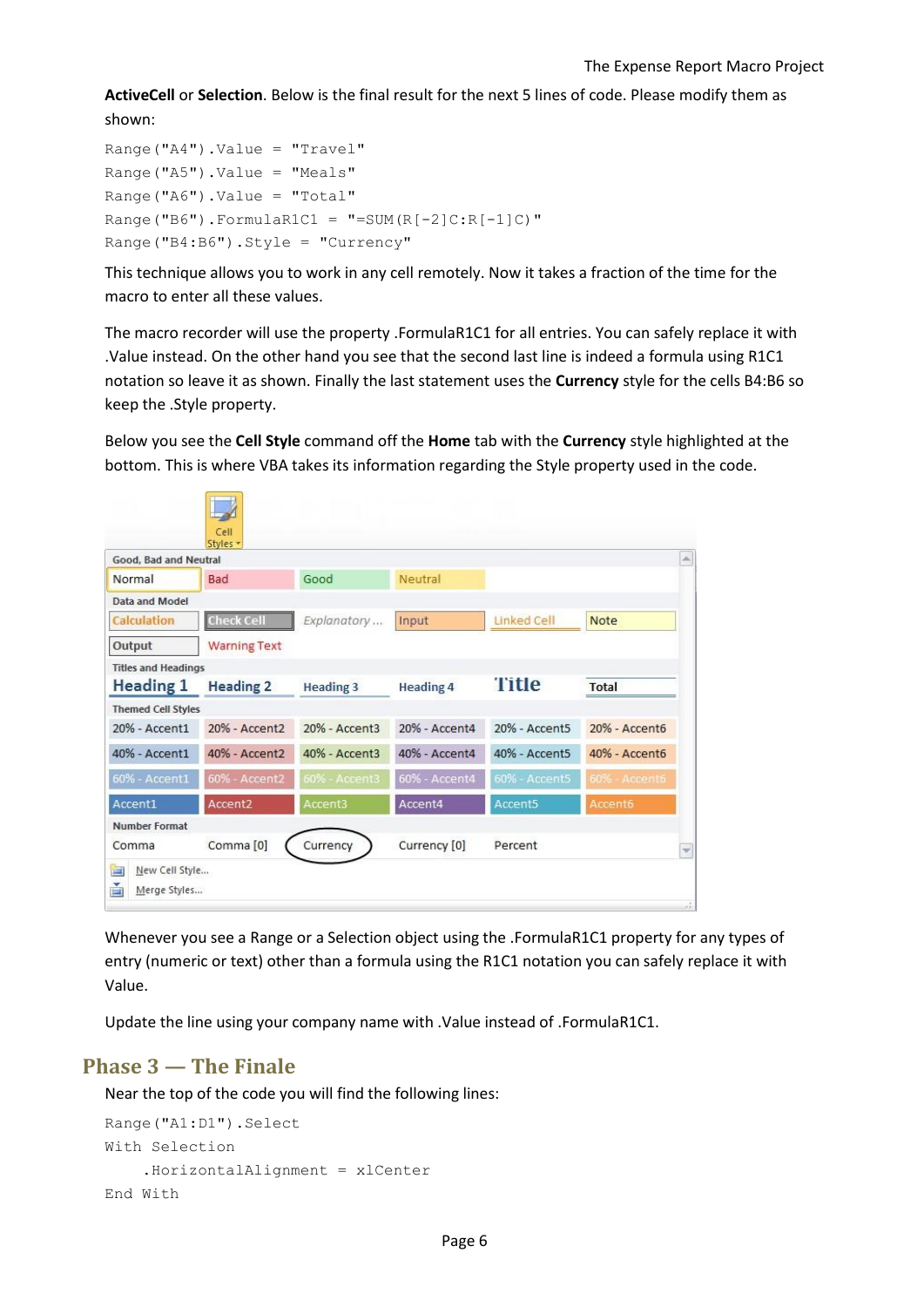```
Selection.Merge
With Selection.Font
    . Size = 16End With
```
Here we see a new VBA structure: the **With – End With** pair. We also see a couple of occurrence of the **Selection** object. And we want to eliminate all useless references to **Selection** right?

If you examine carefully that bit of code you'll agree that all **Selection** objects refer to Range("A1:D1"). We will address this in a minute. For the moment let's look at the meaning of **With – End With**.

#### The With – End With construct

Whenever you see a **With – End With** statements this is a good news. It is a powerful way to optimize your code. Using a **With – End With** construct you can change as many properties for an object as required without re-qualifying the object for every property. Let's explain.

Look at the following dummy example:

```
Range("A6").Value = "Total"
Range("A6").HorizontalAlignment = xlCentre
Range("A6").Borders(xlEdgeBottom).LineStyle = xlContinuous
Range("A6").ThemeColor = xlThemeColorLight2
Range("A6").Font.Bold = True
```
Instead of qualifying Range("A6") for each statement, it would make much more sense to do it like this:

```
With Range("A6")
     .Value = "Total"
     .HorizontalAlignment = xlCentre
     .Borders(xlEdgeBottom).LineStyle = xlContinuous
     .ThemeColor = xlThemeColorLight2
     .Font.Bold = True
End With
```
Can you see how this would run much faster than the previous example? Let alone much less typing! In the first example, VBA had to resolve each instance of Range("A6"). In the later example this is done once. As you can guess, there is no limit to the number of properties you can update for an object when you use the **With – End With** structure.

If necessary, you can even have a **With – End With** nested with another **With – End With**. For example if you had to change a couple of properties of a worksheet as well as a cell in that worksheet you could consider doing like that:

```
With Sheets(1)
     .Select
    .Name = "Summary"
     With .Range("A1")
         .Value = "This is a long entry."
         .Borders(xlEdgeBottom).LineStyle = xlContinuous
         .Columns.Autofit
     End With
End With
```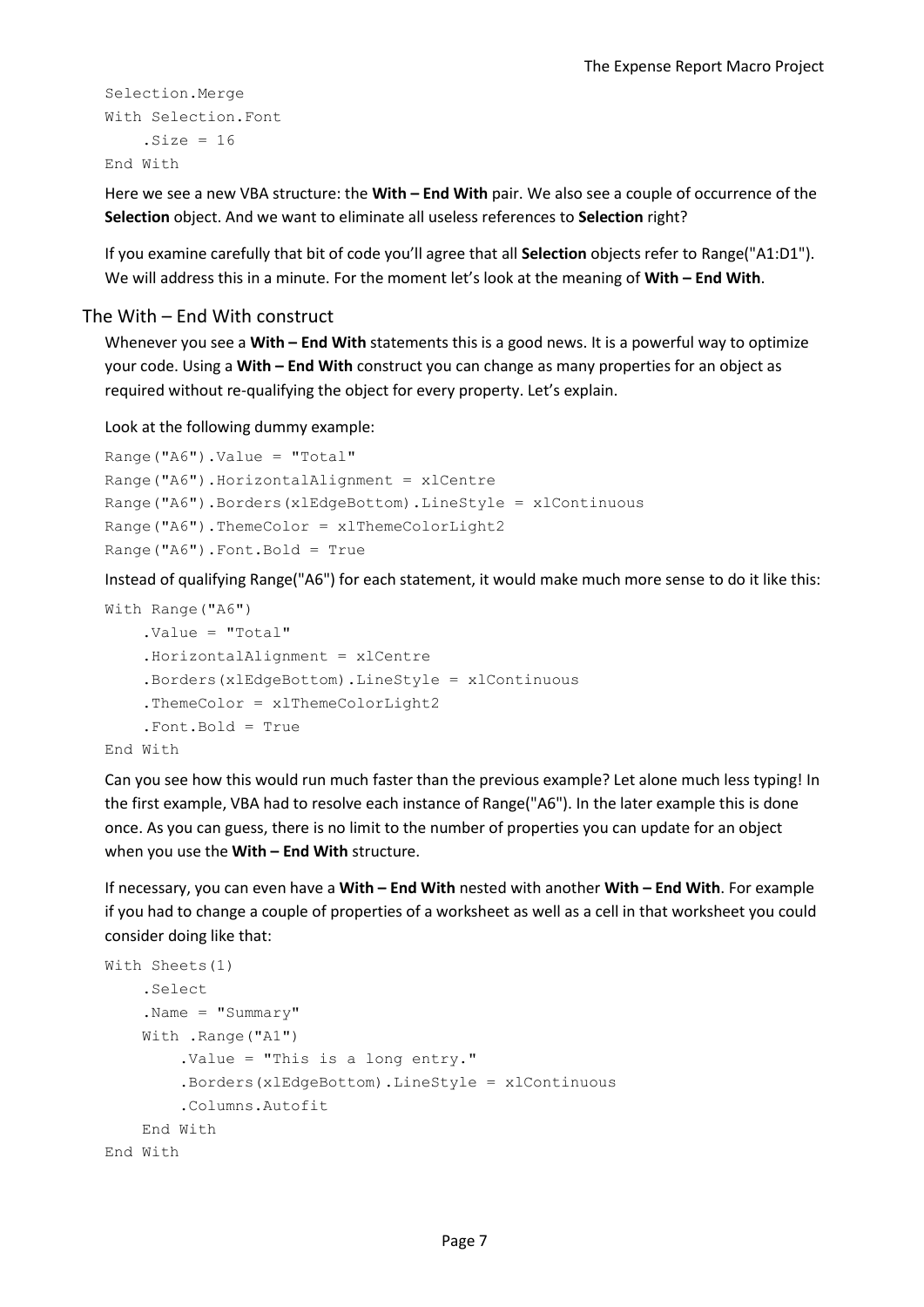In a nested **With – End With** the object referred to in the With belongs to the parent object. In the example above the object **Range("A1")** refers to cells A1 in **Sheets(1)** of the current workbook.

The three properties **Value**, **Border** and **Columns** are automatically linked to cell A1 (since they start with the full stop) of the sheet referred to in the outer **With – End With**. Modify the top section of the MyReport macro to look as shown below. A new feature is added for the **Font** property.

```
With Range("A1:D1")
     .HorizontalAlignment = xlCenter
     .Merge
     .Value = "ComboProjects"
     With .Font
        .Size = 16 .Italic = True ' The Italic was added after the macro was recorded.
     End With
End With
```
Near the end of the procedure update the section:

```
Range("A5:B5").Select
With Selection.Borders(xlEdgeBottom)
     .LineStyle = xlContinuous
     .ColorIndex = 0 
     .TintAndShade = 0
    Weight = x1ThinEnd With
```
#### With the following:

```
With Range("A5:B5").Borders(xlEdgeBottom)
     .LineStyle = xlContinuous
End With
```
The last three properties in the original code above use their default values; there is no need to keep them. We'll only keep **LineStyle** because the default for a cell is to have its border set to xlNone.

# **Phase 4 — Adding Custom Features**

The customer calls you and wants to amend your macro by adding two features.

Since he will need to share this macro with 15 employees, the customer requests that instead of having 'Prepared by Daniel Lamarche' the macro should ask for the user name when it is launched. The name typed in the pop-up box is then used where we display 'Prepared by […]'. This way he only needs one macro for the 15 employees.

Below the name of the report's author the customer also requests to have the date the report is printed.

There is no way the macro recorder can accomplish these two tasks. It needs to be implemented manually.

Amend the code just below the comments at the top as shown:

| X<br>My Report              |              |  |  |
|-----------------------------|--------------|--|--|
| Please enter your fullname: | OK<br>Cancel |  |  |
|                             |              |  |  |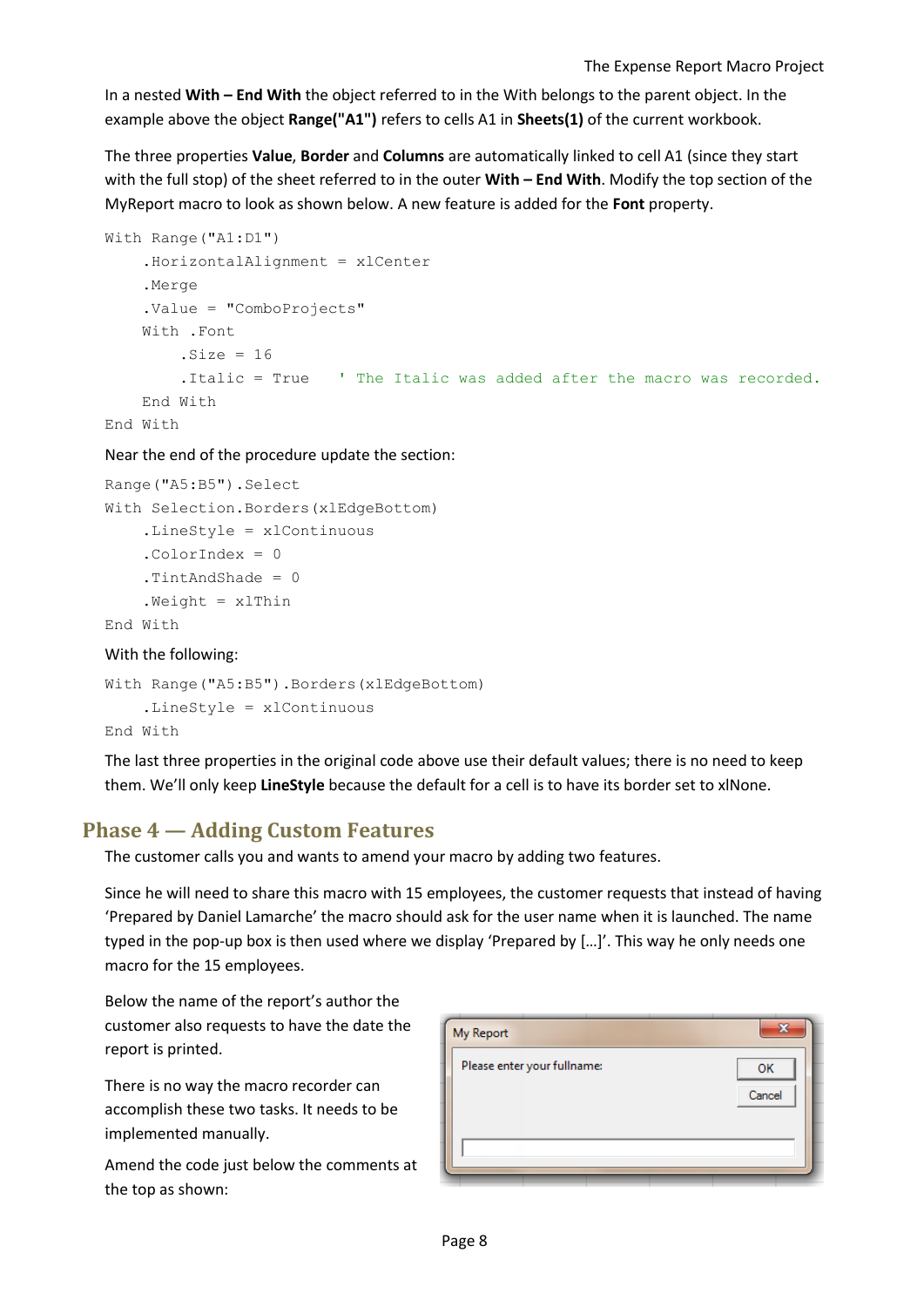Dim strEmployee As String ' Create a text variable. strEmployee = InputBox("Please enter your full name: ", "My Report")

A variable is created to store the name of the employee.

The **InputBox** function allows the staff to type their name. The name is then stored in the variable **strEmployee**.

You can see the result on the InputBox statement on the previous page.

Now amend the line:

Range("A2").Value = "Prepared by Daniel Lamarche"

To read:

Range("A2").Value = "Prepared by " & strEmployee

Finally the name captured in the InputBox is concatenated after the 'Prepared by ' string. Try the macro before we move to the last part.

To conclude we need to add the date the report is printed. The customer would like the see under the employee name something like:

Printed on 16-Jul-2016

The problem is that he also requires that there is a blank line below the date and the report. You sigh as you realize that you will need to modify the code where Meals, Travel, etc. so that it appears one row further down in Excel.

Modify your code so that all row numbers are increased by 1. For example A4 becomes A5. Do not miss any reference! Below is the final result.

```
Range("A5").Value = "Travel" 
Range("A6").Value = "Meals" 
Range("A7").Value = "Total"
Range("B7"). Formula = "=SUM(B4:B5)"Range("B5:B7").Style = "Currency"
With Range("A6:B6").Borders(xlEdgeBottom)
     .LineStyle = xlContinuous
End With
Range("B5").Select
```
#### Adding the printed date

#### Immediately after the line:

Range("A2").Value = "Prepared by " & strEmployee

Type the following line:

Range("A3").Value = "Printed on " & Format(Date, "dd-mmm-yyyy")

The **Format** function uses the current date and formats the date using 2 digits day, the abbreviated month name and a four digits year.

#### The Final Touch

Finally, since the figures may be in the thousands, we want to avoid having hash characters across the cell because the column is too narrow.

Add the final touch before the End Sub statement and run the macro.